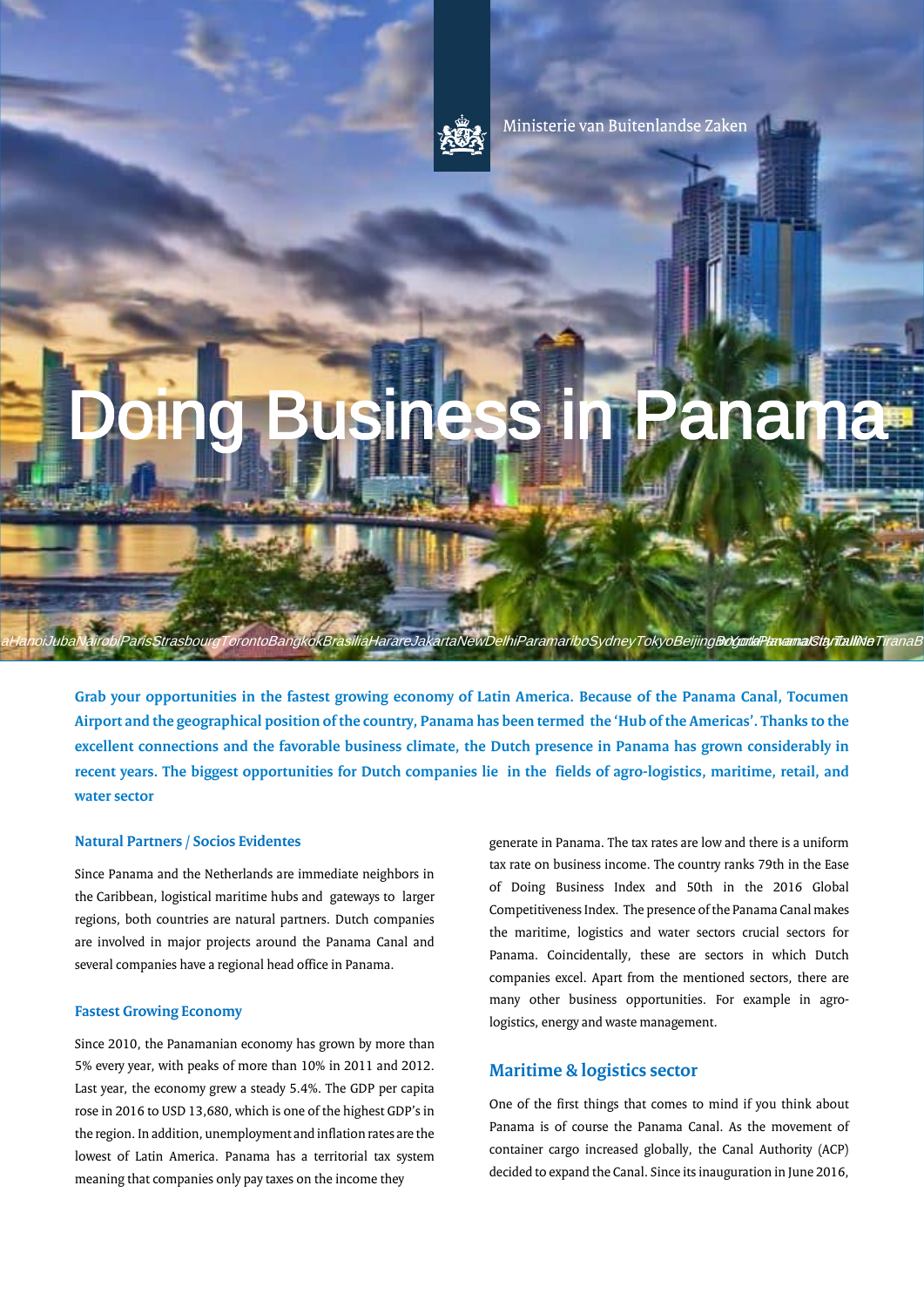the expanded Canal increased the waterway's capacity to meet the growing demand of maritime trade. The expansion of the Panama Canal has led to new projects such as:

The construction of the cruise terminal in Amador at the Pacific side, which will act as a homeport for large ships. It will further include passenger parking, administrative buildings and green spaces.

The ACP has expressed interest in purchasing tugboats, as well as pilot boats. A tender for  $6 + 4$  tugboats and pilot boats is expected in October/November 2018. In addition, a tender for a floating dry dock is expected to be published in the same period of time. The development of the Panama Canal West Bank, an area of 1200 hectares, foresees investments in logistics parks, a Rollon/Roll-off terminal and road connections, ensuring optimum commercial use of the area.

In addition to this, there are other projects foreseen on a long(er) term:

- The construction of the new port of Corozal is possibly one of the biggest new developments by the ACP, with a total investment of USD 750 million. It is expected to become the biggest container terminal on the Pacific side. At this moment there are no open tenders, but the ACP is discussing new possibilities with new actors.
- The ACP is already looking into the building of a fourth set of locks in order to better compete with the Suez Canal in Egypt. The project is estimated to cost between USD 16 and 17 billion and could be completed within 15 years.

Apart from the Panama Canal itself, Panama has a network of seaports that provides a variety of services to containerized, bulk, liquid and general cargo, as well as to passengers in cruise terminals. These ports are divided into two groups: state-owned ports and private ports.



# **Water sector**

Panama is one of the five countries worldwide with the highest rainfall per year. This causes flooding regularly. At the same time, there are also periods of drought, causing water shortages for agriculture. Furthermore, restrictions on the draft of ships passing through the Panama Canal are made. The country has also problems in the field of drinking water supply, *urban resilience*, water policy and water purification. For the coming years, investments worth USD 5 billion have been announced to address these problems.

An example of Dutch involvement in the Panamanian water sector is the project in Juan Diaz, Panama City. The project included flood protection studies and institutional strengthening and thanks to their involvement, Dutch companies are well positioned in these tenders. Another example, is a wastewater treatment plant being built in the region of Chiriquí by a Dutch company and Dutch knowledge institute, advising the Canal Authority on waterquality.

# **Agro-Logistics sector**

Due to the presence of the Canal, many products pass through Panama. Panama's main challenge is adding value to cargo handled in the country. Agro-logistics is therefore developing as an interesting sub-sector, in which Panama would like to make better use of the flow of perishables trade through the Canal.

A Dutch consultant is developing a masterplan for the Panamanian Ministry of Agricultural Development (MIDA). The project entails the development of a free zone for modernized production, processing and distribution of food products on an industrial scale. This so called 'Foodhub' would have two objectives: to connect local production, but above all, to add value to the products that are passing through the Canal.

Furthermore, the first Panamanian Agribusiness office, to promote and strengthen export of Panamanian products, will be established in the Netherlands. This new agribusiness office will operate in the Port of Rotterdam. The office will be a gateway for Panama and its relations with the Netherlands and the large European market.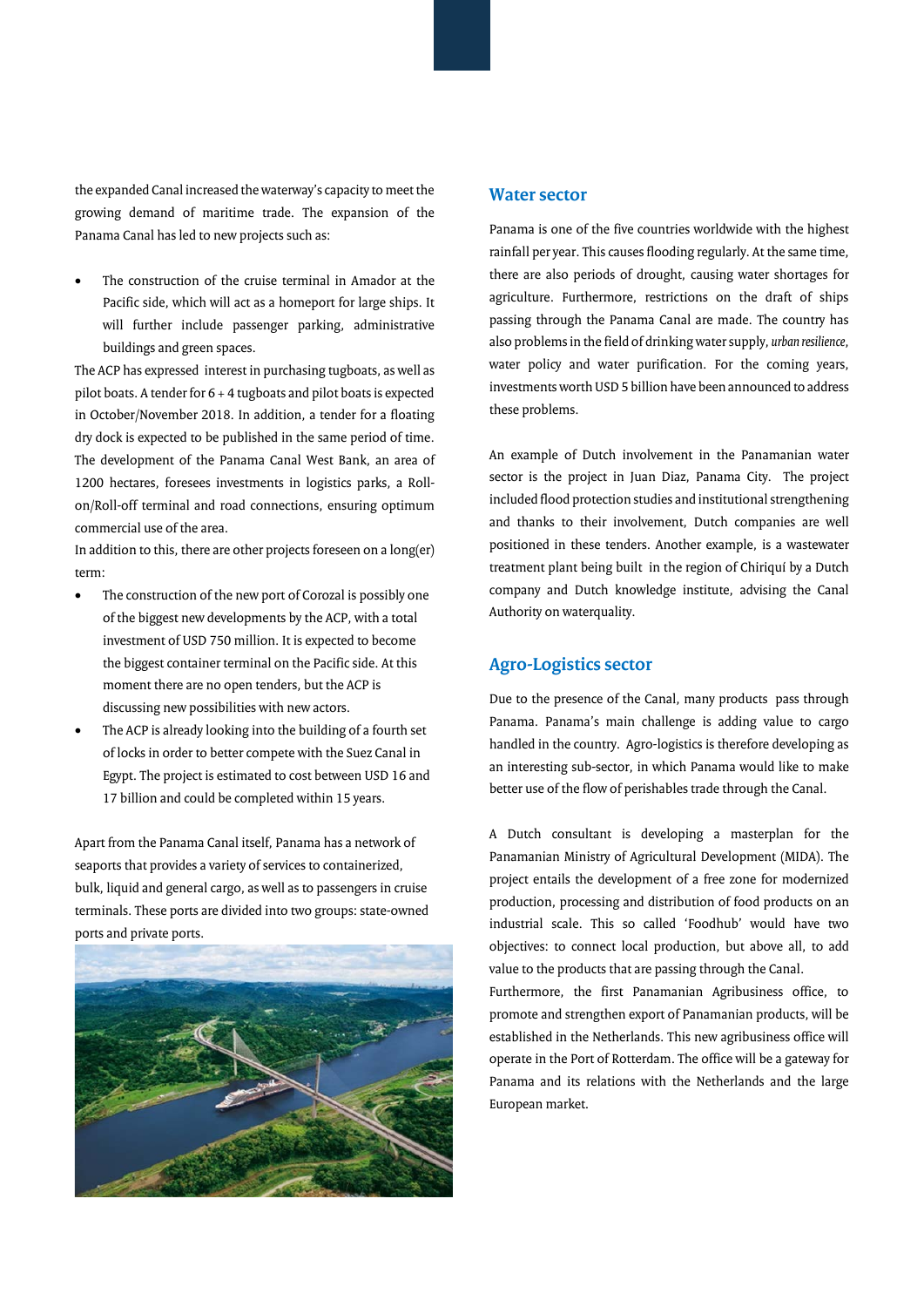# **Do's and don'ts in Panama**

## **Personal relationships and networking**

Business relationships in Panama are mainly achieved through personal contact. Attending trade fairs, lectures or other business events is highly recommended. To build up a personal relationship with a Panamanian partner, face-to-face contact is very important.

Spanish is the official language in Panama and it is most commonly spoken when doing business. At international companies (where many expats work) it happens that English is used as the language of instruction.

# **Benefits and challenges of doing business in Panama**

- Panama has a **territorial tax system**: companies only pay taxes on the income they generate in Panama. The tax rates are low and there is a uniform tax rate on business income.
- The Panamanian financial sector is one of the largest in the region, including 93 active banks.
- The government in Panama is **democratically elected** and supports foreign investments for the various major development projects in the country.
- In Panama, the **US Dollar** is the national currency.
- For the registration of a company there are five procedures that must be completed. In general, this takes **about 6 working days** and the related costs are around USD 600.
- Compared to other countries in the region, Panama is **relatively safe.**

Before starting to do business in Panama it is good to find out a number of practical matters. Dutch companies are advised to conduct market research in advance. Doing business in Panama can be a challenge, but a strategic approach contributes to good preparation. International organizations, such as the World Bank and the World Economic Forum, publish annual reports on the Panamanian business climate and the competitive position of the economy.

In 2017, Panama ranked 79th in the *doing business* report of the World Bank with the biggest challenges in the areas of paying taxes, enforcing contracts, protecting minority investors and resolving insolvency.

In the 2017-2018 *Global Competitiveness Index* of the World Economic Forum, Panama ranked  $50<sup>th</sup>$  out of 137 countries. The most problematic factors for doing business in Panama according to this index are: (1) inefficient government bureaucracy, (2) corruption, (3) inadequately educated workforce and (4) restrictive labor regulations.

# **How can we support your business?**

The embassy primarily focuses on Dutch companies and supports Dutch companies active in Panama in the following way:

- **Delivering market information:** the embassy has general sector information, answers specific trade questions from companies and conducts business partner scans. Read our business report 'Zaken doen in Panama' here: [http://www.internationaalondernemen.nl/nl/rapporten/la](http://www.internationaalondernemen.nl/nl/rapporten/landenrapport-zaken-doen-panama) [ndenrapport-zaken-doen-panama](http://www.internationaalondernemen.nl/nl/rapporten/landenrapport-zaken-doen-panama)
- Panama Business News: the Embassy provides a digital newsletter. This newsletter contains as much information as possible about new projects and public tenders. You can register for the Panama Business News via this link: <https://subscribe.government.nl/newsletters>
- **Promotional activities:** the Embassy tries to strengthen the market position of companies through the organization of trade missions, matchmaking, network events and Holland Branding, among others, via social media.
- **Troubleshooting:** the Embassy assists companies that encounter specific problems when doing business in Panama, for example in relation to international trade agreements such as the EU Association Agreement with Central America.
- Government 2 Government: the Embassy promotes international cooperation that facilitates (sustainable) trade and investments between Panama and the Kingdom, for example the conclusion of investment and trade agreements or the start of specific projects.

If you think the embassy can help your company in Panama, please contact us. Send an email with your question t[o pan](mailto:pan-ea@minbuza.nl)[ea@minbuza.nl.](mailto:pan-ea@minbuza.nl)